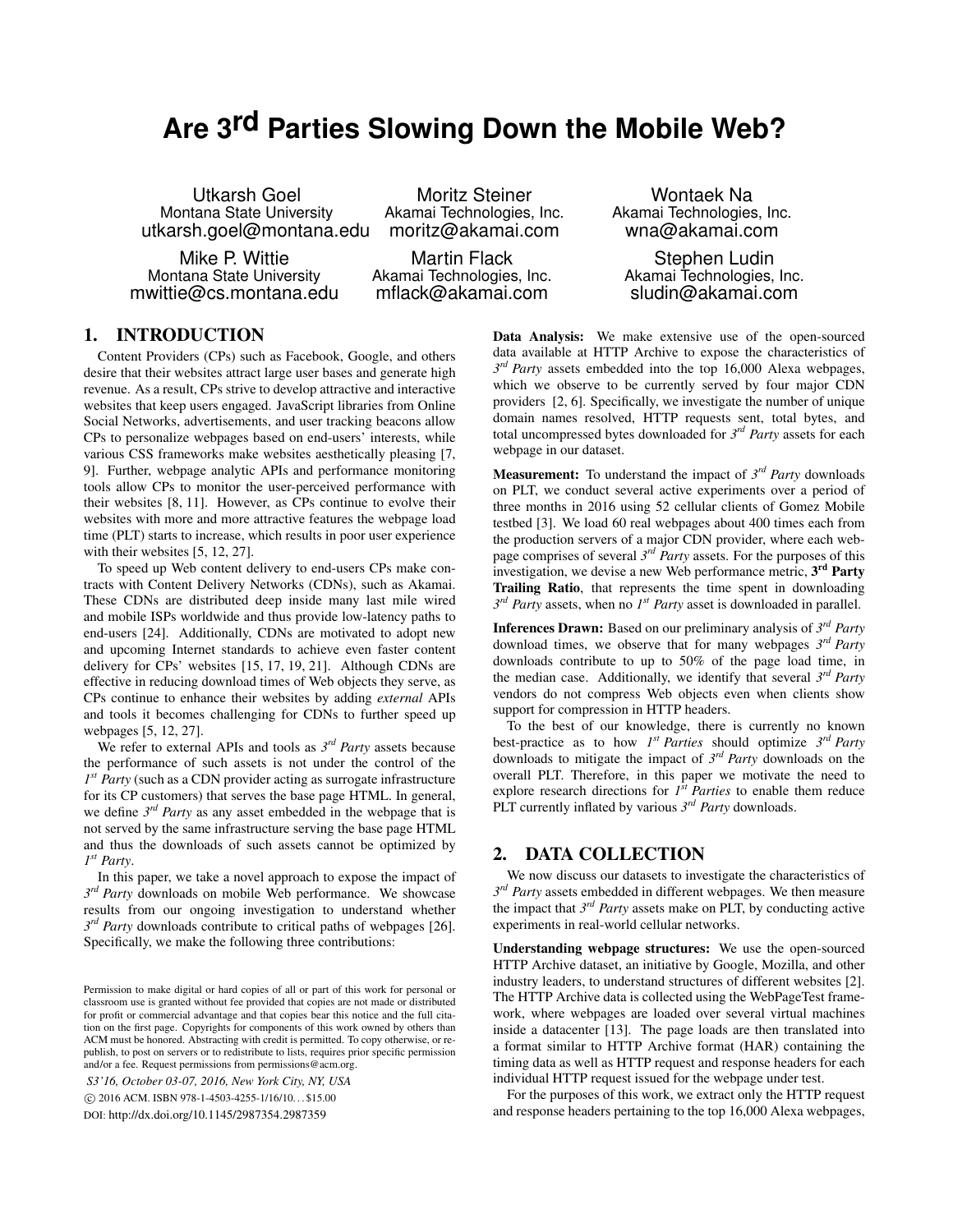

Figure 1: Distribution of the number of DNS lookup and HTTP requests made to download *3 rd Party* assets.

which we observe are currently served to Android mobile devices by four major CDN providers. In particular, for each requested object we extract headers indicating the response size, hostname associated with the download, and whether the response was compressed by the  $3^{rd}$  *Party* server. Since many  $3^{rd}$  *Party* assets often load after the *onLoad event* triggered by the Web browser and since we only focus on understanding how much *3 rd Party* downloads impact the PLT, we consider the measurement data for objects loaded only until the *onLoad event*. Our total dataset consists of about 16,000 webpages requesting a total of 1.6 M objects, out of which about 525 K objects belong to  $3^{rd}$  *Party* vendors.

Next, for each hostname we perform a dig operation to check whether the hostname resolves to a canonical name (CNAME) associated with any of the four CDN providers used in this study. If a hostname for an object does not resolve to a CNAME associated to the *1 st Party* serving the base page HTML, we consider that object as a  $3^{rd}$  *Party* asset, with respect to the  $1^{st}$  *Party* under analysis. Additionally, if the hostname does not resolve to any CNAME, we consider that hostname as  $3<sup>rd</sup>$  *Party* for all four *1 st Party* CDN providers we consider in this study.

Finally, for each webpage we calculate the total number of domain names resolved and HTTP requests sent for objects that we label as  $3<sup>rd</sup>$  *Party* assets. We also calculate the total number of bytes, as well as the total number of uncompressed bytes delivered by various *3 rd Party* vendors even when mobile clients indicate support for compression in HTTP requests.

Measurement data for  $3^{rd}$  *Party* impact: To collect Web performance data pertaining to mobile page loads, we conduct several active experiments on Gomez Mobile testbed to download 60 different webpages served by the production servers of a major CDN provider [1, 3]. Next, we configure Gomez Mobile clients to load each website about 400 times and record Navigation and Resource Timing data for each page load [4, 10]. The Navigation and Resource Timing data we obtain consists of timestamps when the page load starts, timestamps when each object starts and finishes loading (including the time to perform DNS lookup, TCP handshake time, SSL handshake time, time to receive the first bit, and the object download time), and the timestamp when *onLoad* event is triggered by the Web browser. Our configured Gomez clients also record the hostname associated to each requested object, which we use to identify whether or not the object is downloaded from a *3 rd Party* vendor, similarly to how we identify this using the HTTP Archive data. For an extended in the study of the study of the study of the study of the study of the study of the study of the study of the study of the study of the study of the study of the study of the study of the study of the stu

#### 3. RESULTS

In Figure 1, we show the distribution of the number of unique domain names resolved and total number of HTTP requests issued to download *3 rd Party* assets for webpages served by the four major



downloaded from *3 rd Party* vendors.



Figure 3: An example waterfall diagram showing one 3<sup>rd</sup> Party and two *1 st Party* downloads during page load.

in the median case, webpages resolve about 10 unique  $3^{rd}$  *Party* domain names and issue about 50 HTTP requests to download  $3^{rd}$  *Party* assets. For mobile clients where radio latency and the latency to cellular DNS servers is a few hundred milliseconds, we speculate that resolving multiple  $3^{rd}$  *Party* domain names could introduce significant latency to the overall PLT [20, 19, 25]. Additionally, such a large number of domain name lookups could potentially result in establishing many new TCP connections, negatively affecting the object downloads as each connection to *3 rd Party* server has to go through a TCP slow start phase.

Additionally, in Figure 2, we show the distribution of the total amount of data downloaded from *3 rd Party* servers, as well the total number of uncompressed bytes transmitted by  $3^{rd}$  *Party* servers even when clients indicate support for compression in the HTTP requests. Finally, similarly to Agababov *et al.*, we observe that several *3 rd Party* vendors do not compress objects even when clients indicate support for compression in HTTP request headers [14].

Although *3 rd Party* assets embedded on a webpage may require multiple domain name lookups and download of hundreds of kilobytes of data, we argue that *3 rd Party* assets that do not lie on a webpage's critical path will not impact the PLT. Therefore, we now focus on quantifying the time spent by *3 rd Party* downloads on the critical path of the webpage. Specifically, we devise a new Web performance metric, 3<sup>rd</sup> Party Trailing Ratio (TPTR), to reflect time spent by  $3^{rd}$  *Party* downloads during which no  $I^{st}$  *Party* asset is being downloaded. For example, consider the example waterfall chart in Figure 3, where we show the start and end timestamps of one *3 rd Party* and two *1 st Party* object downloads during a webpage load [22]. We define **TPTR** as the total time spent by  $3^{rd}$  *Party* downloads during which no  $I<sup>st</sup>$  *Party* download is overcasting the  $3^{rd}$  *Party* download in the waterfall chart, as denoted by the two thick solid blue lines.

To calculate TPTR, we employ a two step process as follows: First, using start and end timestamps of all object downloads, we calculate all non-overlapping time intervals of  $I<sup>st</sup> Party$  and  $3^{rd}$  *Party* downloads [18]. Second, using above intervals, for each *3 rd Party* interval we identify whether there is any *1 st Party* interval that intersects the  $3^{rd}$  *Party* interval. We then calculate the  $3^{rd}$  *Party* time interval that does not overlap with any  $I^{st}$  *Party* interval. The sum of all such intervals results to the TPTR.

In Figure 4, we show the distribution of TPTR for 60 webpages served by a major CDN provider, each loaded 400 times from Gomez Mobile clients connected to cellular networks. For figure